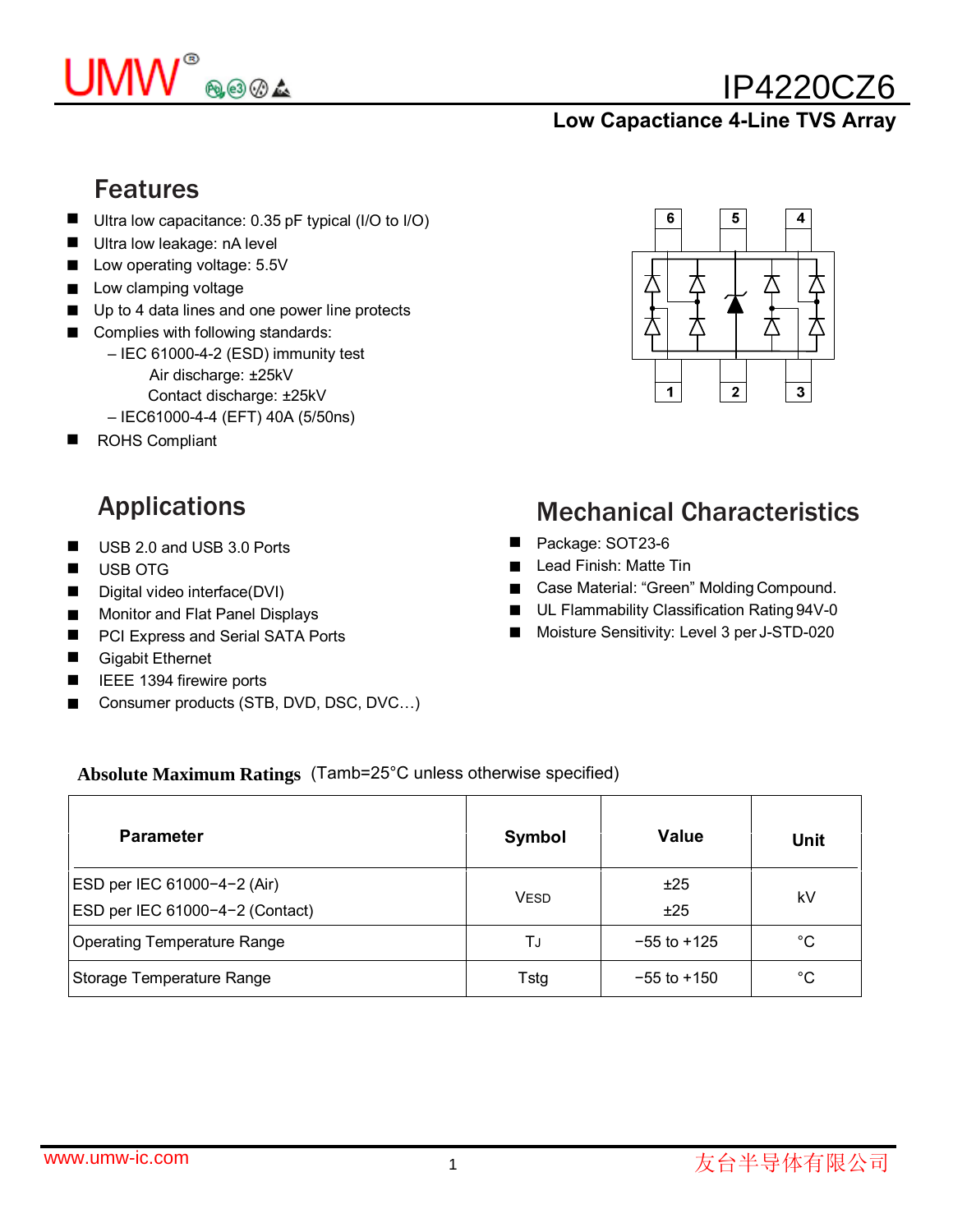# IP4220CZ6

## **Low Capactiance 4-Line TVS Array**

| Parameter                      | Symbol      | Min | <b>Typ</b> | Max | Unit | <b>Test Condition</b>                                  |
|--------------------------------|-------------|-----|------------|-----|------|--------------------------------------------------------|
| <b>Reverse Working Voltage</b> | <b>VRWM</b> |     |            | 5.5 | V    | Any I/O pin to ground                                  |
| Breakdown Voltage              | <b>VBR</b>  | 6   |            |     | V    | $IT = 1mA$ , any I/O pin to ground                     |
| Reverse Leakage Current        | IR          |     |            | 0.3 | μA   | $V$ RWM = 5V, any I/O pin to ground                    |
| <b>Clamping Voltage</b>        | Vc          |     |            | 20  | V    | $ $ IPP = 3A (8 x 20µs pulse) any I/O pin<br>to ground |
| Junction Capacitance           | СJ          |     | 0.35       | 0.4 | pF   | $VR = 0V$ , $f = 1MHz$ , between I/O pins              |
| Junction Capacitance           | CJ          |     |            | 0.8 | pF   | $VR = 0V$ , $f = 1MHz$ , any I/O pin to<br>around      |

**Electrical Characteristics** (TA=25°C unless otherwise specified)

Note 1: I/O pins are Pin 1, 3, 4 and 6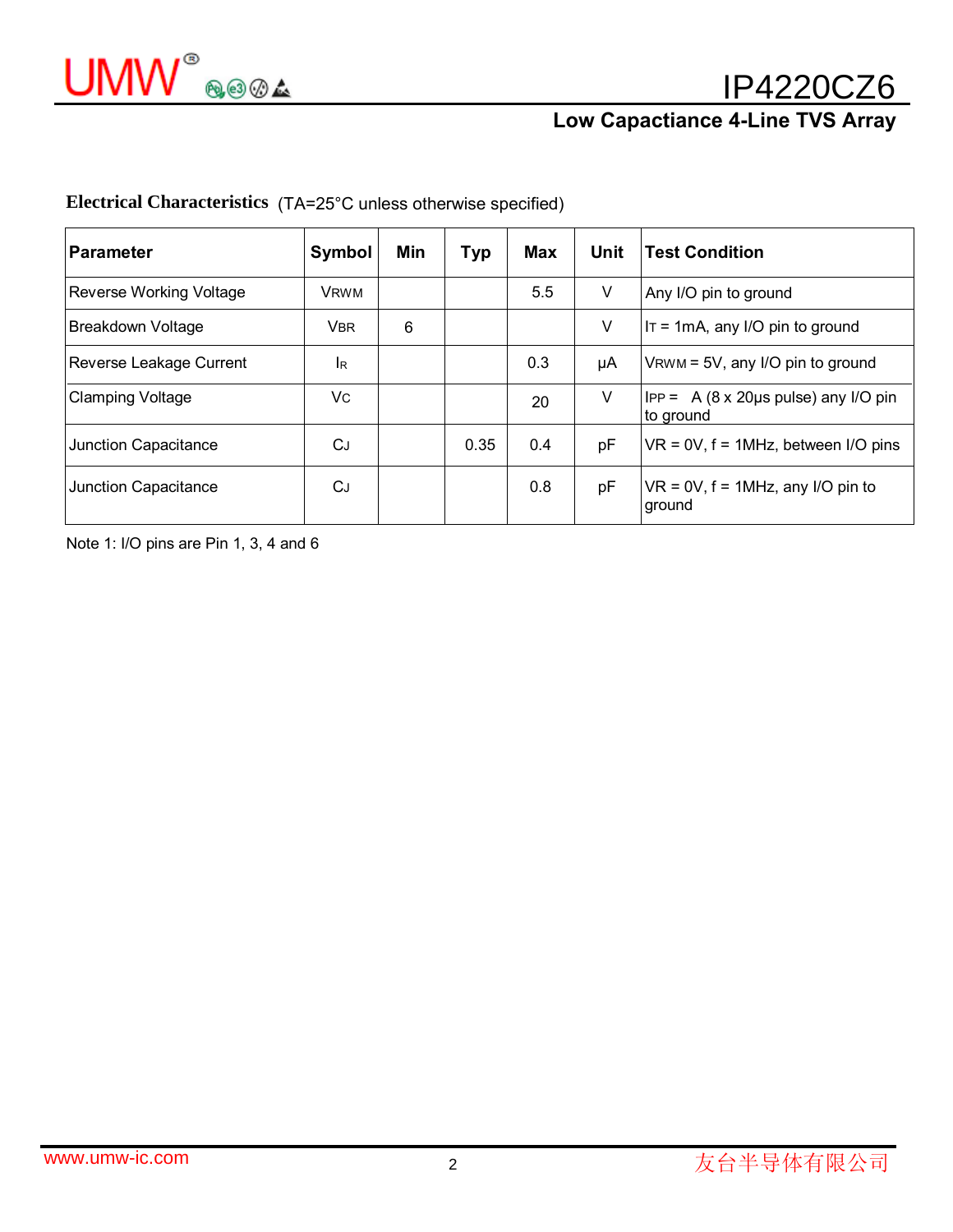

## IP4220CZ6

#### **Low Capactiance 4-Line TVS Array**

#### **Fig1. 8/20**µ**s Pulse Waveform**

**Fig2. ESD Pulse Waveform (according to IEC 61000-4-2)**



#### **Fig3. Power Derating Curve**